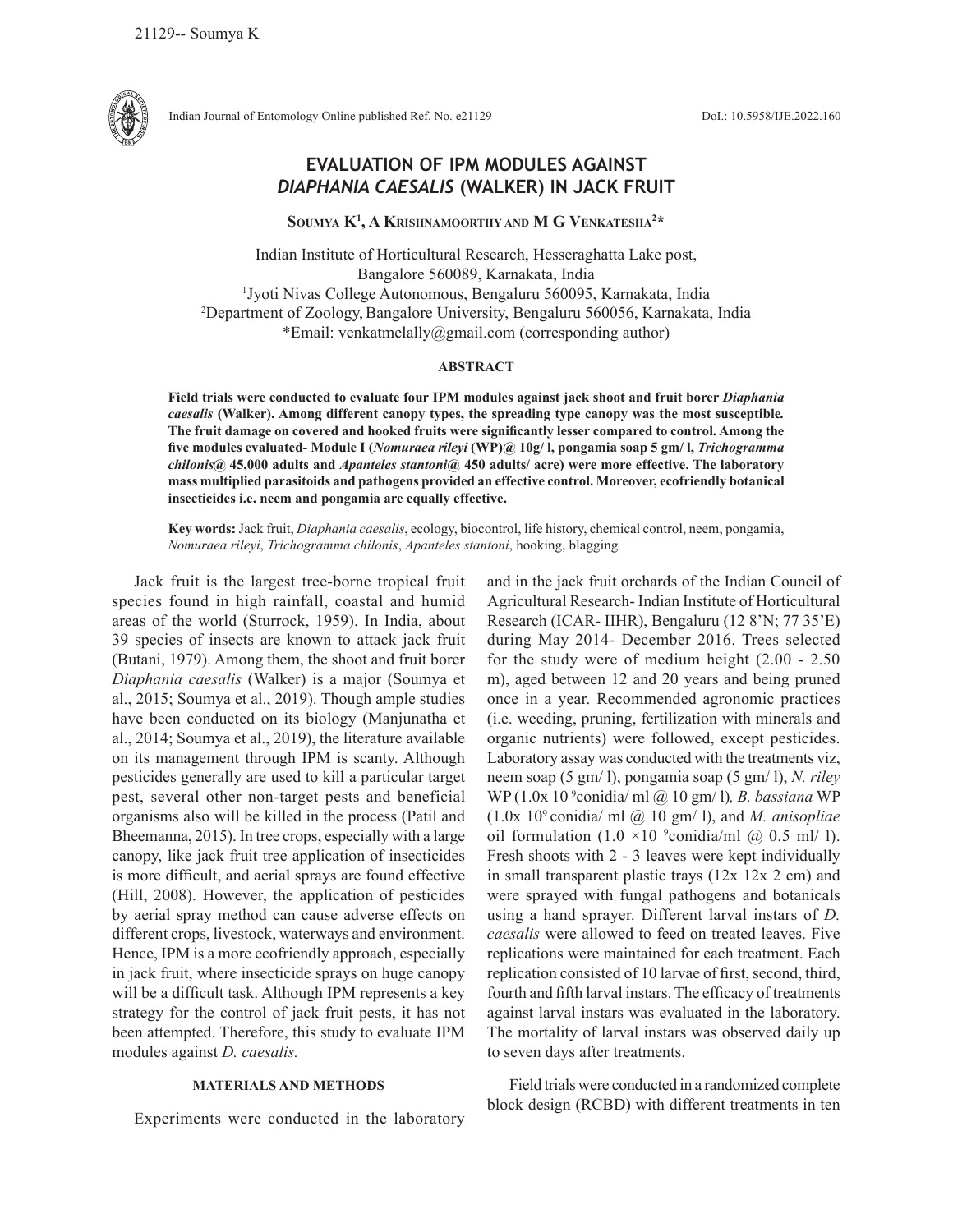replications, each consisting of one tree. All treatments were imposed simultaneously once a week. Foliar sprays (5 l/ tree) of botanicals i.e. neem soap and *Pongamia* soap, microbial agents i.e. *N. rileyi*, *B. bassiana* and *M. anisopliae* and organic insecticides i.e. Dipel (*Bacillus thuringiensis*) and One Up (spinosad) were applied to the crop in the morning (9.00- 10.00 hr) using knapsack sprayer (Lotus knapsack sprayer, 16l). The effect of canopy shape on *D. caesalis* infestation was evaluated. The jack fruit trees were grouped into four categories as open type  $(T1)$ , oval type  $(T2)$ , round type (T3) and spreading type (T4) based on their canopy shape. Fruit bagging and hooking experiments were conducted to evaluate their effect on *D. caesalis* infestation. Fruits were bagged using polyethene bags (55x 85cm) after fruit set. Tiny holes were made at the bottom of the polyethene bag for aeration and escape of transpiration water/ rainwater. Hooking was done using a small sharp forceps (10x 12x 2 cm). Wax was applied on the hooked portion to prevent water from entering into the damaged fruit, which causes fruit rotting. Data on fruit infestation and fruit weight was recorded both from bagging and hooking experiments.

Light traps (white light) were installed within the field on a pole (9 m) and were secured firmly on the ground. In order to rear *T. chilonis* and *A. stantoni* in the laboratory, rice moth, *C. cephalonica* was cultured following the methods of Kumar and Murthy (2000) and Nathan et al. (2006). Rearing of *A. stantoni* was carried out from the field-collected parasitoid cocoons as well as from parasitised *D. caesalis* larvae. The mated females of *A. stantoni* were released in the field during evening hours @ 450 adults/acre/week as followed by Mitchell et al.(1997) for *Cotesia* (*=Apanteles*) *plutellae.*  Different IPM modules evaluated- Module I (*Nomuraea rileyi* (WP)@10 gm/ l, pongamia soap 5 gm/ l, *T. chilonis@* 45,000 adults/ ha and *Apanteles stantoni*@ 450 adults/ ha); Module II (*Beauveria bassiana* @10 gm/ l, neem soap 5 gm/ l and *Apanteles stantoni* @450 adults/ ha); Module III (*Beauveria bassiana* @10 gm/ l, *T. chilonis @* 45,000 adults/ ha and *Apanteles stantoni* @450 adults/ ha); Module IV (*Nomuraea rileyi* WP @10 gm/ l, *Apanteles stantoni* @ 450 adults/ ha) and Module V (*T. chilonis @* 45,000 adults/ ha and *Apanteles stantoni* @ 450 adults/ ha). Observations were recorded for assessing the suppression level of *D. caesalis* and population of natural enemies. From each selected plant, 30 buds were selected randomly from the upper, middle and lower canopies to record the pest population. Infestation level was recorded before and after treatments. Incidences of pests and

natural enemies were assessed one day before treatment as a pretreatment observation and on the  $7<sup>th</sup>$  day after treatment as post-treatment observation. The data on *D. caesalis* damage in different canopy-types jack fruit trees, mean mortality of *D. caesalis* in the laboratory and in the field was subjected to one-way ANOVA followed by Tukey's Honest Significant Difference (HSD) multiple range test  $(p=0.05)$  to find the significant difference. Student 't'- test was used to compare the % fruit damaged by *D. caesalis* in hooking and bagging experiments.

#### **RESULTS AND DISCUSSION**

The extent of *D. caessalis* infestation among different canopy types of jackfruit trees was significantly different (F = 304.49.8, df = 3, 36;  $P < 0.05$ ). In open and oval type of canopies, the number of damaged buds significantly less and ranged between 0.00-0.45 and 0.45 - 1.10 damaged buds/tree respectively. The pest incidence was relatively higher (6.42 - 11.00 damaged buds/tree) in trees with round canopy when compared to open and oval types. The spreading type canopy was most susceptible to the attack of the pest, which showed 10.87 - 14.40 damaged buds and significantly higher when compared to the other three canopy types. The results regarding the influence of canopy on *D. caesalis* infestation was similar to that of Singh and Verma (2013) who reported the greater outbreak of mango leaf webber *Orthaga euadrusalis* Hampson (Pyralidae: Lepidoptera) in mango orchards with a dense canopy. Greater infestation of *D. caesalis* in spreading type canopy could be due to the availability of more fresh shoots in these trees. The percentage of *D. caesalis* infestation in treated and control fruits was significantly different in both bagging (t  $(38) = 24.63$ ;  $p < 0.05$ ) and hooking (t  $(38) = 16.74$ ;  $p < 0.05$ ) experiments. The fruit damage in covered fruits was 0.5% while it was 31.65% in control. However, average fruit weight was 6.90 kg in bagging and 7.00 kg in control, which was not significantly different. The fruit infestation in hooked fruits was 5.50% while it was 39.5% fruits in control. Colour of the covered fruits was bright greenish-yellow and appearance was better than that of control fruits. The infestation of *D. caesalis* was lesser in bagged jack fruit as reported by Abbasi et al. (2014) in bagged guava fruits which were less infested with *Bactrocera dorsalis*  Hendel (Tephritidae: Diptera).

The effect of biopesticides and botanicals screened against *D. caesalis* in the laboratory is given in Table 1. The effectiveness of *N. rileyi*, *B. bassiana,* neem soap and *Pongamia* soap on larvae was more in all larval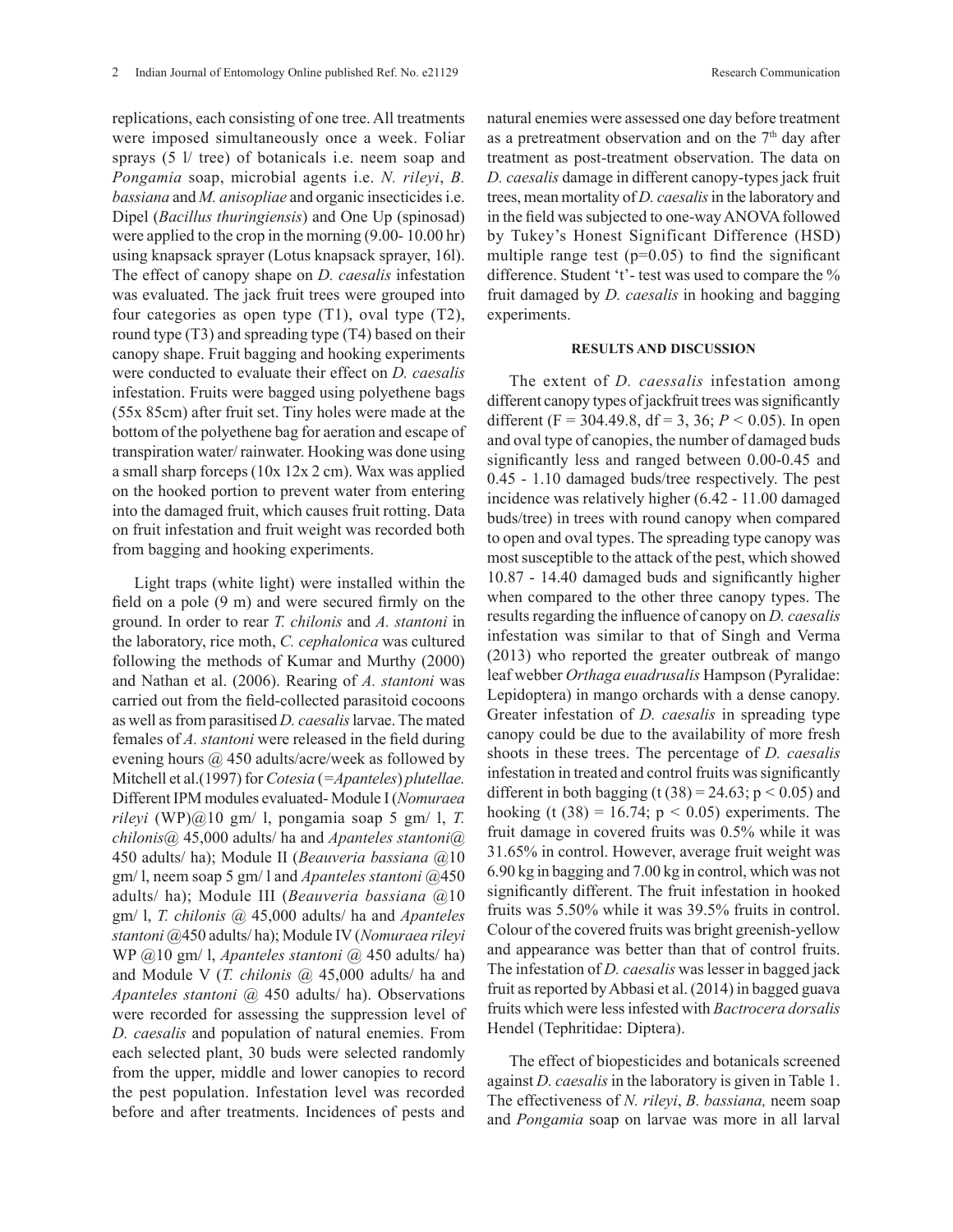| Treatments    | Mortality $(\% )$ |                        |                       |                       |                       |                       |  |  |  |
|---------------|-------------------|------------------------|-----------------------|-----------------------|-----------------------|-----------------------|--|--|--|
|               | $1st$ instar      | 2 <sup>nd</sup> instar | $3rd$ instar          | $4th$ instar          | $5th$ instar          | Average               |  |  |  |
| N. rileyi     | 99.00             | 89.29                  | 86.85                 | 65.71                 | 59.29                 | 80.03                 |  |  |  |
|               | $(9.95)^{a}$      | $(9.45)^{a}$           | $(9.32)^{a}$          | $(8.11)^{a}$          | $(7.70)^{b}$          | $(8.95)^{a}$          |  |  |  |
| B. bassiana   | 95.71             | 85.57                  | 87.14                 | 65.14                 | 64.29                 | 79.57                 |  |  |  |
|               | $(9.78)^{a}$      | $(9.25)^{a}$           | $(9.34)$ <sup>a</sup> | $(8.07)^{a}$          | $(8.02)^{a}$          | $(8.92)^{a}$          |  |  |  |
| M. anisopliae | 40.86             | 32.00                  | 24.29                 | 20.00                 | 18.57                 | 27.14                 |  |  |  |
|               | $(6.39)^{b}$      | $(5.66)^{b}$           | $(4.93)^{b}$          | $(4.47)^{b}$          | $(4.31)$ <sup>c</sup> | $(5.21)^{b}$          |  |  |  |
| Neem Soap     | 74.29             | 70.00                  | 71.43                 | 70.00                 | 68.33                 | 70.81                 |  |  |  |
|               | $(8.62)^{a}$      | $(8.37)^{a}$           | $(8.45)^{a}$          | $(8.37)^{a}$          | $(8.27)^{a}$          | $(8.41)^{a}$          |  |  |  |
| Pongamia Soap | 91.43             | 85.71                  | 85.71                 | 86.67                 | 87.14                 | 87.33                 |  |  |  |
|               | $(9.56)^{a}$      | $(9.26)$ <sup>a</sup>  | $(9.26)^{a}$          | $(9.31)^{a}$          | $(9.34)$ <sup>a</sup> | $(9.35)^{a}$          |  |  |  |
| Control       | 2.50              | 1.00                   | 0.00                  | 0.00                  | 0.00                  | 0.70                  |  |  |  |
|               | $(1.58)^c$        | $(1.00)$ <sup>c</sup>  | $(0.00)$ <sup>c</sup> | $(0.00)$ <sup>c</sup> | $(0.00)^d$            | $(0.82)$ <sup>c</sup> |  |  |  |

Table 1. Efficacy biopesticides against larval instars of *D. caesalis*

Values in parentheses square root-transformed. Means in columns followed by different alphabets significantly different (Tukey's HSD test, p *˂* 0.05, ANOVA).

Table 2. Effect of IPM modules on bud/ fruit damage by *D. caesalis* and on natural enemies in jackfruit orchard

| Module     | Daamge             | Damage             | Reduviids         |                | <b>Spiders</b>      |                     | Coccinellids        |                   | A. stantoni        |                      |
|------------|--------------------|--------------------|-------------------|----------------|---------------------|---------------------|---------------------|-------------------|--------------------|----------------------|
|            | on beds            | on fruits          | (No/ plant)       |                | $(No/\text{plant})$ |                     | $(No/\text{plant})$ |                   | $(\%$ parasitism)  |                      |
|            |                    |                    | BТ                | AT             | ВT                  | AT                  | BT                  | AT                | BT                 | AT                   |
| Module-I   | $3.43^a$           | 5.50 <sup>a</sup>  | 0.17 <sup>a</sup> | $0.18^{a}$     | $0.88^{a}$          | $0.90$ <sup>a</sup> | $1.54^{\circ}$      | 45 <sup>a</sup>   | 36.00 <sup>b</sup> | 93.50 <sup>a</sup>   |
| Module-II  | 11.50 <sup>b</sup> | 10.00 <sup>b</sup> | $0.16^{\rm a}$    | $0.14^a$       | 0.80 <sup>a</sup>   | 0.78 <sup>a</sup>   | 1.60 <sup>a</sup>   | 1.80 <sup>a</sup> | 31.46 <sup>b</sup> | $87.90$ <sup>a</sup> |
| Module-III | 10.10 <sup>b</sup> | 10.59 <sup>b</sup> | $0.18^{a}$        | $0.18^{a}$     | $0.90$ <sup>a</sup> | $0.88^{a}$          | 1.49 <sup>a</sup>   | 1.50 <sup>a</sup> | $33.25^{b}$        | 88.50 <sup>a</sup>   |
| Module-IV  | 16.75 <sup>b</sup> | 11.50 <sup>b</sup> | $0.45^{\rm a}$    | $0.4^{\rm a}$  | $1.15^{\circ}$      | 1.10 <sup>a</sup>   | 2.20 <sup>a</sup>   | $2.10^a$          | 37.10 <sup>b</sup> | 87.00 <sup>a</sup>   |
| Module-V   | 17.50 <sup>b</sup> | 12.10 <sup>b</sup> | 0.17 <sup>a</sup> | $0.13^a$       | 1.60 <sup>a</sup>   | 1.50 <sup>a</sup>   | $1.40^{\rm a}$      | 1.90 <sup>a</sup> | 32.66 <sup>b</sup> | 85.90a               |
| Control    | 97.25              | $35.40^{\circ}$    | $0.41^{\rm a}$    | $0.42^{\rm a}$ | 1.10 <sup>a</sup>   | $1.10^{\text{a}}$   | $1.50^{\circ}$      | $1.70^{\circ}$    | $38.15^a$          | $37.50^{\circ}$      |

Means in columns followed by different alphabets significantly different ( $p < 0.05$ , 't' test).

BT- Before treatment, AT- After treatment.

instars of *D. caesalis* except in fifth. The mortality in fifth instar larvae was highest with pongamia soap, neem soap and *B. bassiana* treatments when compared to neem soap *N. rileyi* and *M. anisopliae;* mortality of *D. caesalis* was highest in pongamia soap (87.33%) followed by *N. rileyi (*80.03%), *B. bassiana* (79.57%), neem soap (70.81%) and *M. anisopliae* (27.14%) (Table 1). The present result with *N. rileyi* is similar to Burges (1998) and Ramanujan et al. (2003) who reported greater efficacy of *N. rileyi* formulation, against lepidopteran pests. Yi and Qui (1999) reported that Bt insecticide was effective in controlling *D. indica*. The effectiveness of *T. chilonis* in controlling *D. caesalis* was similar to that reported by Jalali and Singh (1992), Singh et al. (2004). Krishnamoorthy (2012) and Sardana et al*.* (2005), who reported that the inundative release of *T. chilonis* reduced the incidence of several lepidopteran pests. The mortality of *D. caesalis* was more in all the five modules of IPM. The bud damage by *D. caesalis* on the seventh day after treatment was significantly lesser

in M- I (3.43%) followed by M- II (10.10 %), M- III (11.50 %) and M- IV (16.75 %) and M- V (17.50 %). The fruit damage in different IPM modules remained significantly lowest in M-I (5.50%) %) followed by M-II (10.50%), M- III (10.59%), M- IV (11.50%) and M- V (12.50%) as compared to control (35.40 %) (Table 2).

The natural enemy (reduviids, spiders, coccinellids and *A. stantoni)* population did not significantly differ with IPM modules evaluated. However the parasitization by the larval parasitoid *A. stantoni* expressed as percentage differed significantly among the modules (Table 2). Dipel and *B. bassiana* has been widely used for the control of different economically important lepidopteran pests, i.e. *Helicoverpa armigera*  (Hubner) (Noctuidae: Lepidoptera) and *S. litura* (Chandrakar et al., 1999; Mohammed et al., 2005). The results regarding the effect of neem in controlling *D. caesalis* was similar to that of Gowda (2000) who reported that neem seed kernel extract (NSKE) and